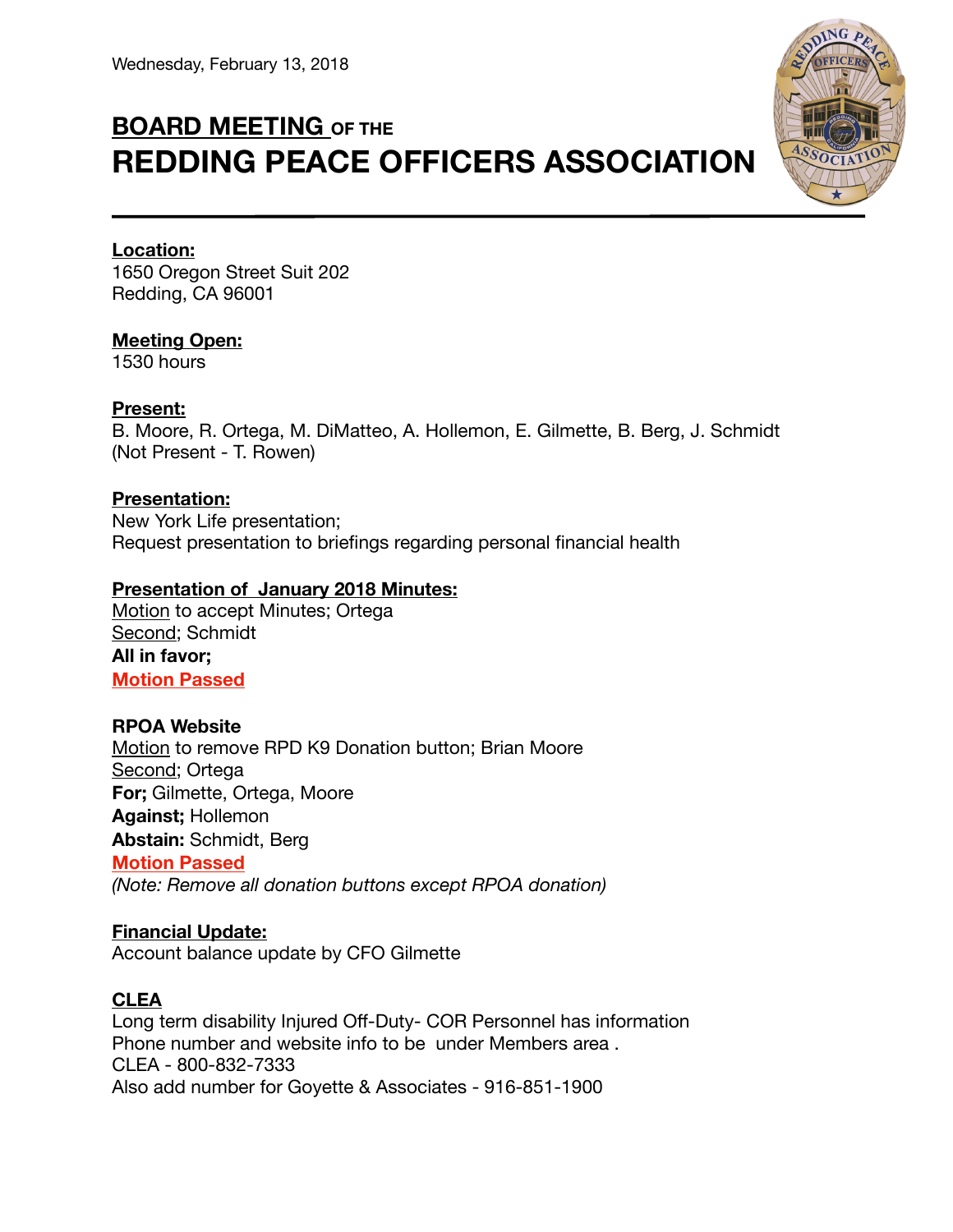## **Fitness Competition UPDATE**

#### **May 5, 2018**

Ed Rullman (Hilltop Business Group) and [VisitRedding.com](http://VisitRedding.com) will be sponsors Renamed: **Never Forgotten Games** in honor of 4 North State Officers killed Bob Brandon for Cleanup Cadets for security *Moore* Thompson Field already reserved *Ortega* contacting families of honorees • David Mobilio (Tehama) • Jack Hopkins (Modoc)

- Kenneth Perrigo (SCSO)
- 2 Butte deputies

North State Crossfit helping with workout Food Trucks?? VisitRedding to do radio ads etc Signsations to do flyer EVENTS: Teams of 4 - Mens/Womens/Co-ed

# **LISTS**

*Gilmette* to arrange volunteers *Moore/Schmidt* Judges Schmidt Shirts; **STAFF** JUDGES **SELL** *Hollemon* Release of Liability waiver, vendor contract, displays, stopwatches, counters *Gilmette*; Volunteers, Radios, vests, water/drinks for staff *Berg* music, MC, social media, website, registration, food for competitors and volunteers (Ed Rullman)

Motion to accept; Ortega Second; Gilmette **All in favor Motion Passed** 

#### **Donation Requests:**

Via text on 02/19/18 from Member Paul Slagle; East Redding Little Legue Motion by Moore for \$350 (RPOA name on banner and on back of jersey) Second by Ortega **In Favor**; Berg, Ortega, Moore, Hollemon, Schmidt, Gilmette No response; Rowen **Motion Passed**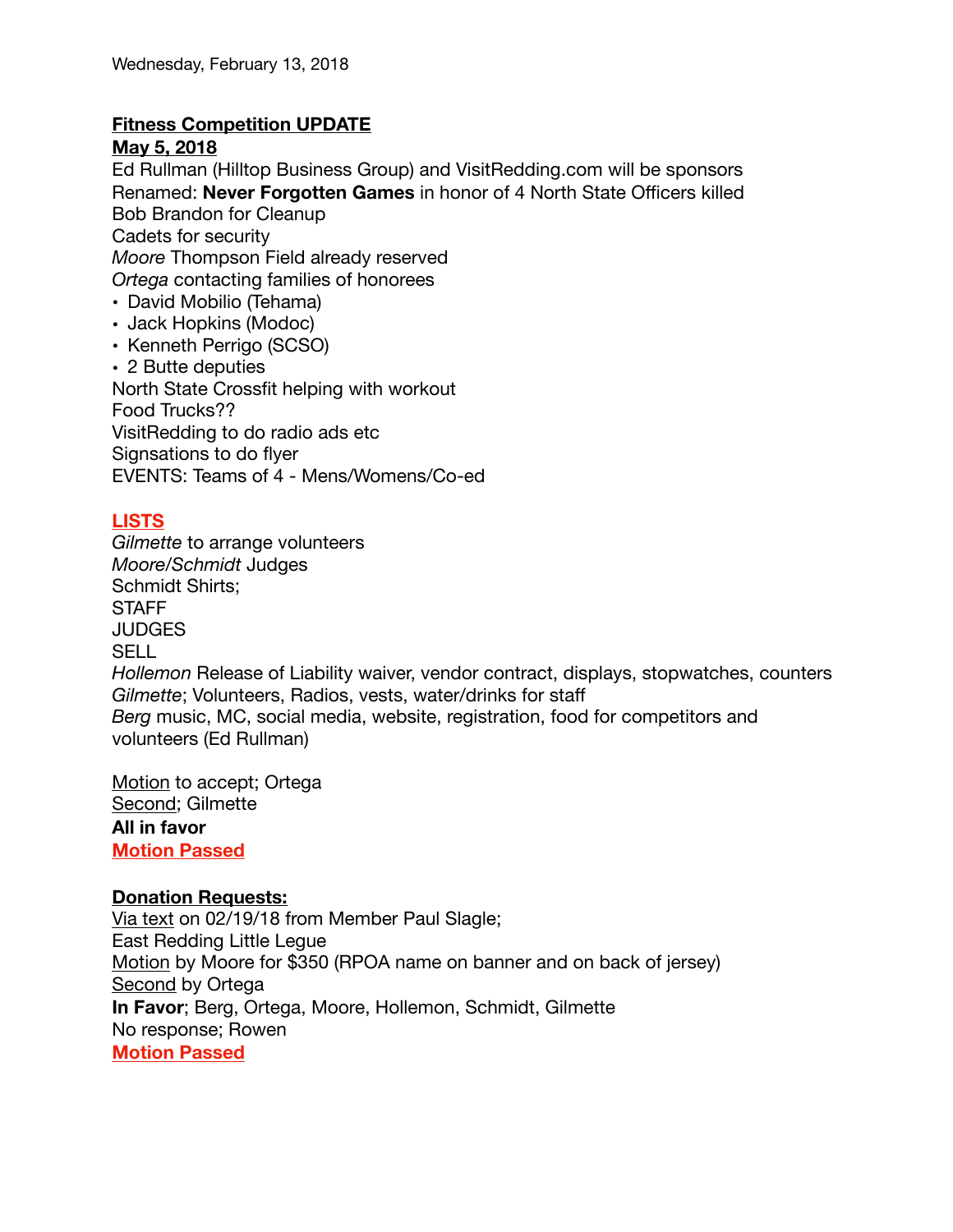#### **Negotiations Update:**

None

#### **Department Issues:**

Jerid Heyne allowed to take home department vehicle (internally resolved)

## **BOARD BUSINESS**

Christmas Party Dates: Adult December 8th, 1730-0000, Sons of Italy Kids November 30th, 1800-2100, Nor-Cal-Elite

PULSE Update Risk coming to all briefings to discuss about getting own doctor on file and how to bypass PULSE and advise COR about issues

Purchase Printer for RPOA Motion by Schmidt Second by Ortega **All in Favor Motion Passed** 

PAC State reporting Gilmette took care of the reporting for 2018 Schmidt will resume

## **ITEMS FOR CHIEF MEETING**

#### BUSINESS FOR GENERAL MEMBERSHIP January 30th

Purchase Printer for RPOA (Up to \$400 < tax) Motion; Schmidt Second; Ortega **All in Favor Motion Passed** 

PAC State reporting Gilmette took care of the reporting for 2018 Schmidt will resume

#### **END OF MEETING 1700 hours**